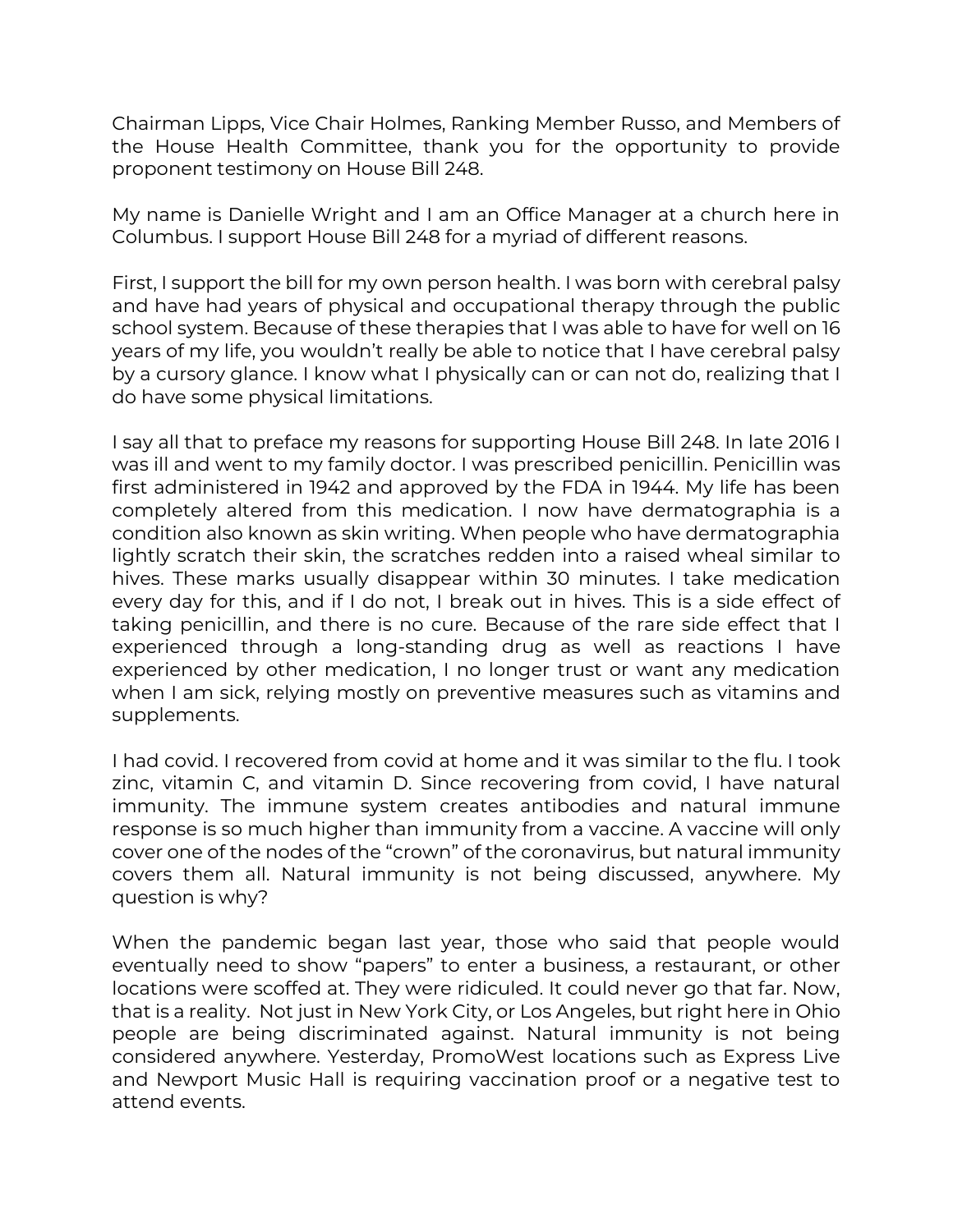Segregation of the population in this country is a part of our past. But it was a different kind of segregation, based on race. The Supreme Court of the United States ruled in Brown v the Board of Education that "separate but equal has no place" and that there must be equal protection of the laws guaranteed by the 14<sup>th</sup> Amendment. Our 14<sup>th</sup> Amendment was written after the Civil War and it states in Section 1: No State shall make or enforce any law which shall abridge the privileges or immunities of citizens of the United States; nor shall any State deprive any person of life, liberty, or property, without due process of law; nor deny to any person within its jurisdiction the equal protection of the laws.

Brown v Board of Education and the 14<sup>th</sup> Amendment ensure that everyone has equal protection under the law. Under the Brown decision, if the division of vaccinated and unvaccinated is allowed to continue then there must be equal facilities for both. That would mean, grocery stores, theaters, restaurants, doctors, clothing stores, pet stores. There must be the exact same stores with the exact same service for both vaccinated and unvaccinated. There must be airports and flights for the unvaccinated and the vaccinated to the same locations. There must be libraries, parks, apartments, gyms all of the exact same caliber and staffed the same for each location. It is what the law calls for. It is not equal protection under the law or separate but equal to deprive people the ability to shop in a store (by requiring carside service) or delivery.

There is a case law on vaccination as well. Doe v Rumsfeld which resulted in the permanent injunction against the U.S. Government that declared the anthrax vaccine was experimental and prohibited its mandatory use. Just as the anthrax vaccine was under the EUA, so too is the Covid vaccine. The anthrax vaccine was once mandatory for active service members, even though it was under an EUA. The Covid vaccine is also being mandated and is under an EUA. It may become FDA approved, but the precedent in case law has already been set.

Without equal protection under the law, we would have a very different country right now. But we are creeping back toward division. Be it masks, vaccination, or vaccination passports, they all divide the country. We have seen that. Please don't allow the division to continue. The law of the United States established through the Constitution, Bill of Rights, the 14th Amendment, and Brown v Board of Education, and many others have established that we life, liberty, and the pursuit of happiness for ALL.

Please allow me and my fellow Ohioans the ability to make our own personal health decisions. I, not the government or any business, know what is best for my health. Especially considering that I have been injured, not by a vaccine, but from a long-standing FDA approved medicine. I will not undergo testing